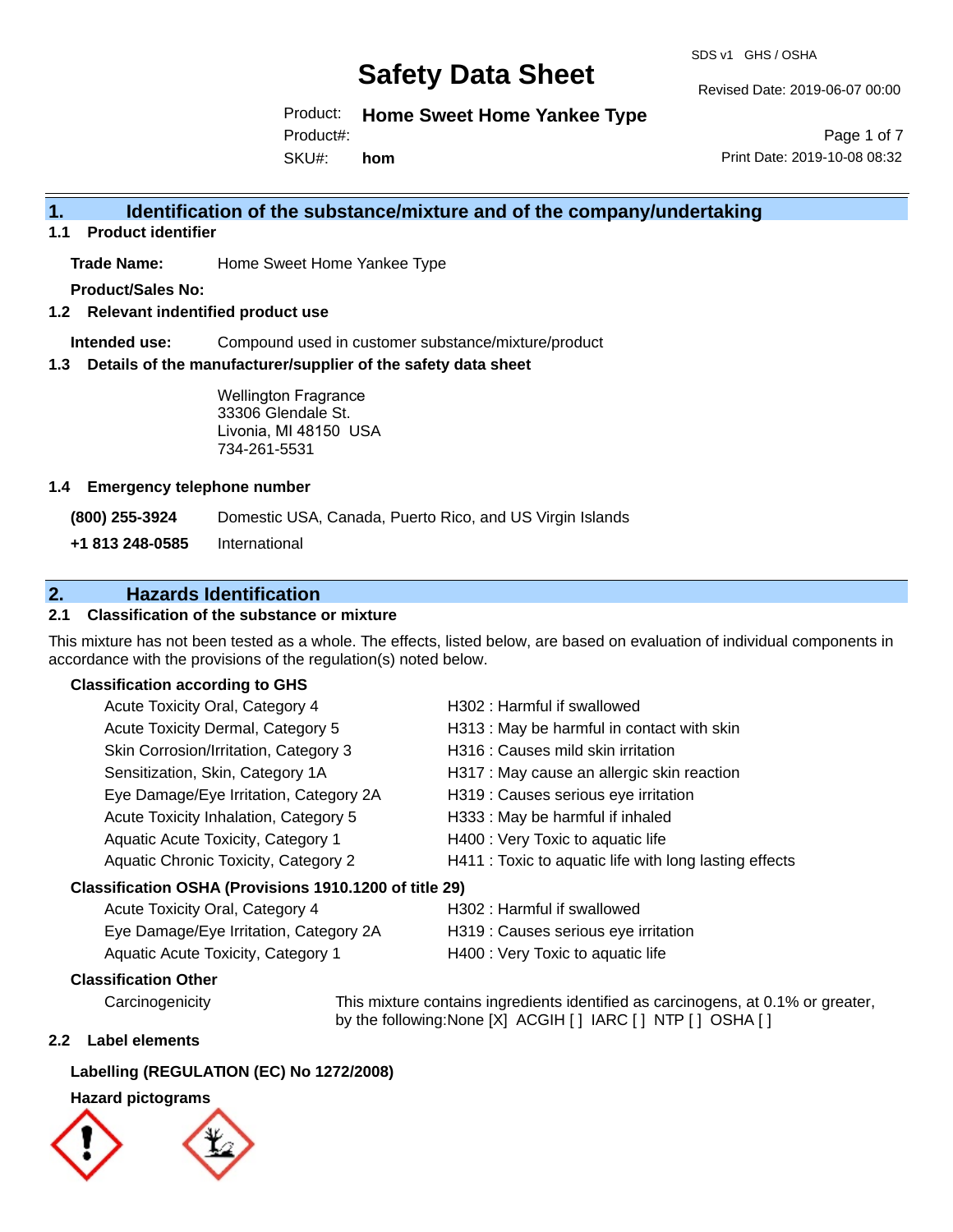#### SDS v1 GHS / OSHA

# **Safety Data Sheet**

Product: **Home Sweet Home Yankee Type**

Product#:

SKU#: **hom** Page 2 of 7

Revised Date: 2019-06-07 00:00

Print Date: 2019-10-08 08:32

| <b>Signal Word: Warning</b>     |                                                                                                                                  |
|---------------------------------|----------------------------------------------------------------------------------------------------------------------------------|
| <b>Hazard statments</b>         |                                                                                                                                  |
| H302                            | Harmful if swallowed                                                                                                             |
| H313                            | May be harmful in contact with skin                                                                                              |
| H316                            | Causes mild skin irritation                                                                                                      |
| H317                            | May cause an allergic skin reaction                                                                                              |
| H319                            | Causes serious eye irritation                                                                                                    |
| H333                            | May be harmful if inhaled                                                                                                        |
| H400                            | Very Toxic to aquatic life                                                                                                       |
| H411                            | Toxic to aquatic life with long lasting effects                                                                                  |
| <b>Precautionary Statements</b> |                                                                                                                                  |
| <b>Prevention:</b>              |                                                                                                                                  |
| P <sub>264</sub>                | Wash hands thoroughly after handling                                                                                             |
| P270                            | Do not eat, drink or smoke when using this product                                                                               |
| P272                            | Contaminated work clothing should not be allowed out of the workplace                                                            |
| P273                            | Avoid release to the environment                                                                                                 |
| <b>Response:</b>                |                                                                                                                                  |
| $P301 + P312 + P330$            | IF SWALLOWED: Call a POISON CENTER or doctor/physician if you feel unwell Rinse<br>mouth                                         |
| $P302 + P352$                   | IF ON SKIN: Wash with soap and water                                                                                             |
| $P304 + P312$                   | IF INHALED: Call a POISON CENTER or doctor/physician if you feel unwell                                                          |
| P305 + P351 + P338              | IF IN EYES: Rinse cautiously with water for several minutes Remove contact lenses if<br>present and easy to do. continue rinsing |
| $P333 + P313$                   | If skin irritation or a rash occurs: Get medical advice/attention                                                                |
| $P337 + P313$                   | If eye irritation persists: Get medical advice/attention                                                                         |
| P363                            | Wash contaminated clothing before reuse                                                                                          |
| P391                            | <b>Collect Spillage</b>                                                                                                          |
| 80 d. 11 1                      |                                                                                                                                  |

## **2.3 Other Hazards**

**no data available**

## **3. Composition/Information on Ingredients**

## **3.1 Mixtures**

This product is a complex mixture of ingredients, which contains among others the following substance(s), presenting a health or environmental hazard within the meaning of the UN Globally Harmonized System of Classification and Labeling of Chemicals (GHS):

| CAS#<br>Ingredient     | EC#                        | Conc.<br>Range | <b>GHS Classification</b> |
|------------------------|----------------------------|----------------|---------------------------|
| 120-51-4               | 204-402-9                  | $50 - 60 %$    | H302; H313; H400; H411    |
| <b>Benzyl Benzoate</b> |                            |                |                           |
| $101 - 39 - 3$         | 202-938-8                  | $10 - 20%$     | H303; H317; H401          |
|                        | alpha-Methylcinnamaldehyde |                |                           |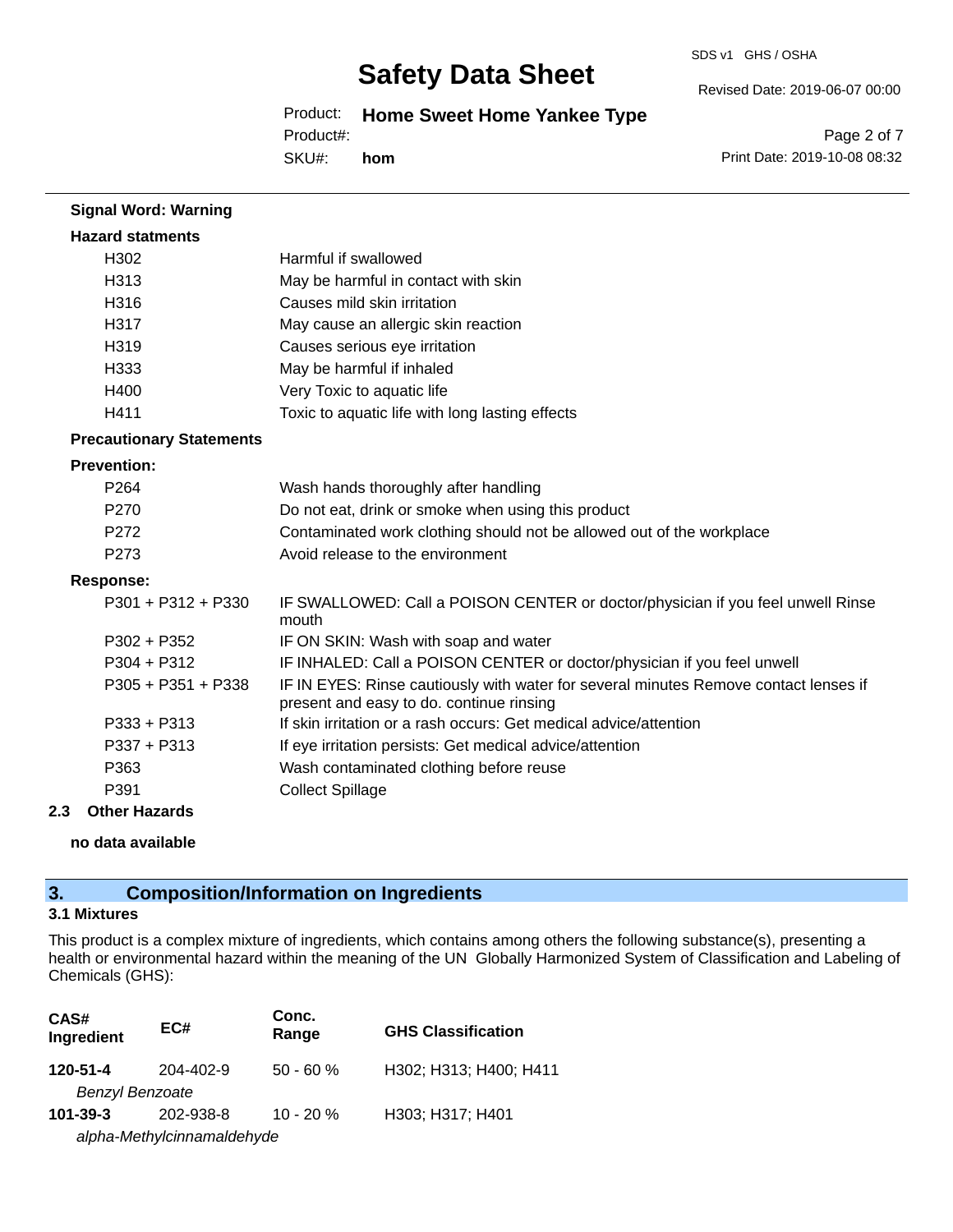SDS v1 GHS / OSHA

Revised Date: 2019-06-07 00:00

# Product: **Home Sweet Home Yankee Type**

Product#:

SKU#: **hom**

Page 3 of 7 Print Date: 2019-10-08 08:32

| CAS#<br>Ingredient        | EC#       | Conc.<br>Range | <b>GHS Classification</b>          |
|---------------------------|-----------|----------------|------------------------------------|
| $97 - 53 - 0$<br>Eugenol  | 202-589-1 | $5 - 10 \%$    | H303; H316; H317; H319; H401       |
| 104-55-2<br>Cinnamal      | 203-213-9 | $2 - 5\%$      | H303; H312; H315; H317; H319; H401 |
| $91 - 64 - 5$<br>Coumarin | 202-086-7 | $2 - 5%$       | H302; H317; H402                   |
| 5392-40-5<br>Citral       | 226-394-6 | $0.1 - 1.0 \%$ | H313; H315; H317; H319; H401       |

See Section 16 for full text of GHS classification codes

See Section 16 for full text of GHS classification codes which where not shown in section 2

Total Hydrocarbon Content (%  $w/w$ ) = 1.28

| $\overline{4}$ .<br><b>First Aid Measures</b>                                     |                                                                                                               |  |
|-----------------------------------------------------------------------------------|---------------------------------------------------------------------------------------------------------------|--|
| 4.1<br><b>Description of first aid measures</b>                                   |                                                                                                               |  |
| Inhalation:                                                                       | Remove from exposure site to fresh air and keep at rest.<br>Obtain medical advice.                            |  |
| <b>Eye Exposure:</b>                                                              | Flush immediately with water for at least 15 minutes.<br>Contact physician if symptoms persist.               |  |
| <b>Skin Exposure:</b>                                                             | Remove contaminated clothes. Wash thoroughly with water (and soap).<br>Contact physician if symptoms persist. |  |
| Ingestion:                                                                        | Rinse mouth with water and obtain medical advice.                                                             |  |
| Most important symptoms and effects, both acute and delayed<br>4.2                |                                                                                                               |  |
| <b>Symptoms:</b>                                                                  | no data available                                                                                             |  |
| Risks:                                                                            | Refer to Section 2.2 "Hazard Statements"                                                                      |  |
| Indication of any immediate medical attention and special treatment needed<br>4.3 |                                                                                                               |  |
| Treatment:                                                                        | Refer to Section 2.2 "Response"                                                                               |  |
|                                                                                   |                                                                                                               |  |
| 5.<br><b>Fire-Fighting measures</b>                                               |                                                                                                               |  |
| <b>Extinguishing media</b><br>5.1                                                 |                                                                                                               |  |
| Suitable:                                                                         | Carbon dioxide (CO2), Dry chemical, Foam                                                                      |  |
| <b>Unsuitable</b>                                                                 | Do not use a direct water jet on burning material                                                             |  |
| Special hazards arising from the substance or mixture<br>5.2                      |                                                                                                               |  |
| During fire fighting:<br><b>Advice for firefighters</b><br>5.3                    | Water may be ineffective                                                                                      |  |
| <b>Further information:</b>                                                       | Standard procedure for chemical fires                                                                         |  |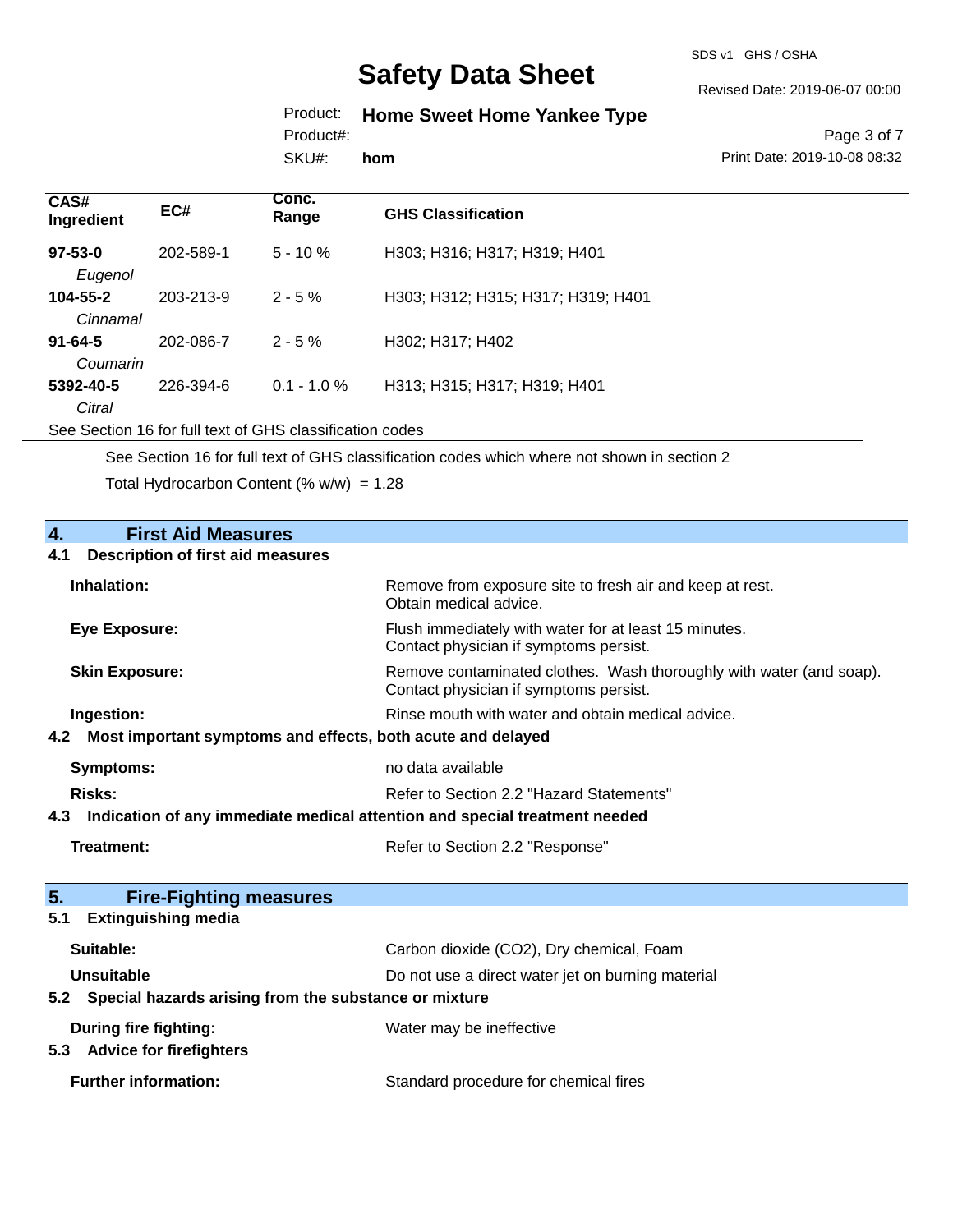SDS v1 GHS / OSHA

Revised Date: 2019-06-07 00:00

Product: **Home Sweet Home Yankee Type**

SKU#: Product#: **hom**

Page 4 of 7 Print Date: 2019-10-08 08:32

### **6. Accidental Release Measures**

### **6.1 Personal precautions, protective equipment and emergency procedures**

Avoid inhalation and contact with skin and eyes. A self-contained breathing apparatus is recommended in case of a major spill.

#### **6.2 Environmental precautions**

Keep away from drains, soil, and surface and groundwater.

#### **6.3 Methods and materials for containment and cleaning up**

Clean up spillage promptly. Remove ignition sources. Provide adequate ventilation. Avoid excessive inhalation of vapors. Gross spillages should be contained by use of sand or inert powder and disposed of according to the local regulations.

#### **6.4 Reference to other sections**

Not Applicable

## **7. Handling and Storage**

#### **7.1 Precautions for safe handling**

Apply according to good manufacturing and industrial hygiene practices with proper ventilation. Do not drink, eat or smoke while handling. Respect good personal hygiene.

#### **7.2 Conditions for safe storage, including any incompatibilities**

Store in a cool, dry and ventilated area away from heat sources and protected from light in tightly closed original container. Avoid uncoated metal container. Keep air contact to a minimum.

#### **7.3 Specific end uses**

No information available

## **8. Exposure Controls/Personal Protection**

#### **8.1 Control parameters**

| <b>Exposure Limits:</b> |  | Contains no substances with occupational exposure limit values. |  |  |  |
|-------------------------|--|-----------------------------------------------------------------|--|--|--|
|-------------------------|--|-----------------------------------------------------------------|--|--|--|

**Engineering Controls:** Use local exhaust as needed.

#### **8.2 Exposure controls - Personal protective equipment**

| Eye protection:                | Tightly sealed goggles, face shield, or safety glasses with brow guards and side shields, etc.<br>as may be appropriate for the exposure |
|--------------------------------|------------------------------------------------------------------------------------------------------------------------------------------|
| <b>Respiratory protection:</b> | Avoid excessive inhalation of concentrated vapors. Apply local ventilation where appropriate.                                            |
| <b>Skin protection:</b>        | Avoid Skin contact. Use chemically resistant gloves as needed.                                                                           |

#### **9. Physical and Chemical Properties**

#### **9.1 Information on basic physical and chemical properties**

| Appearance:            | Liquid                                |
|------------------------|---------------------------------------|
| Odor:                  | Conforms to Standard                  |
| Color:                 | Pale Yellow to Greenish Yellow (G2-5) |
| Viscosity:             | Liquid                                |
| <b>Freezing Point:</b> | Not determined                        |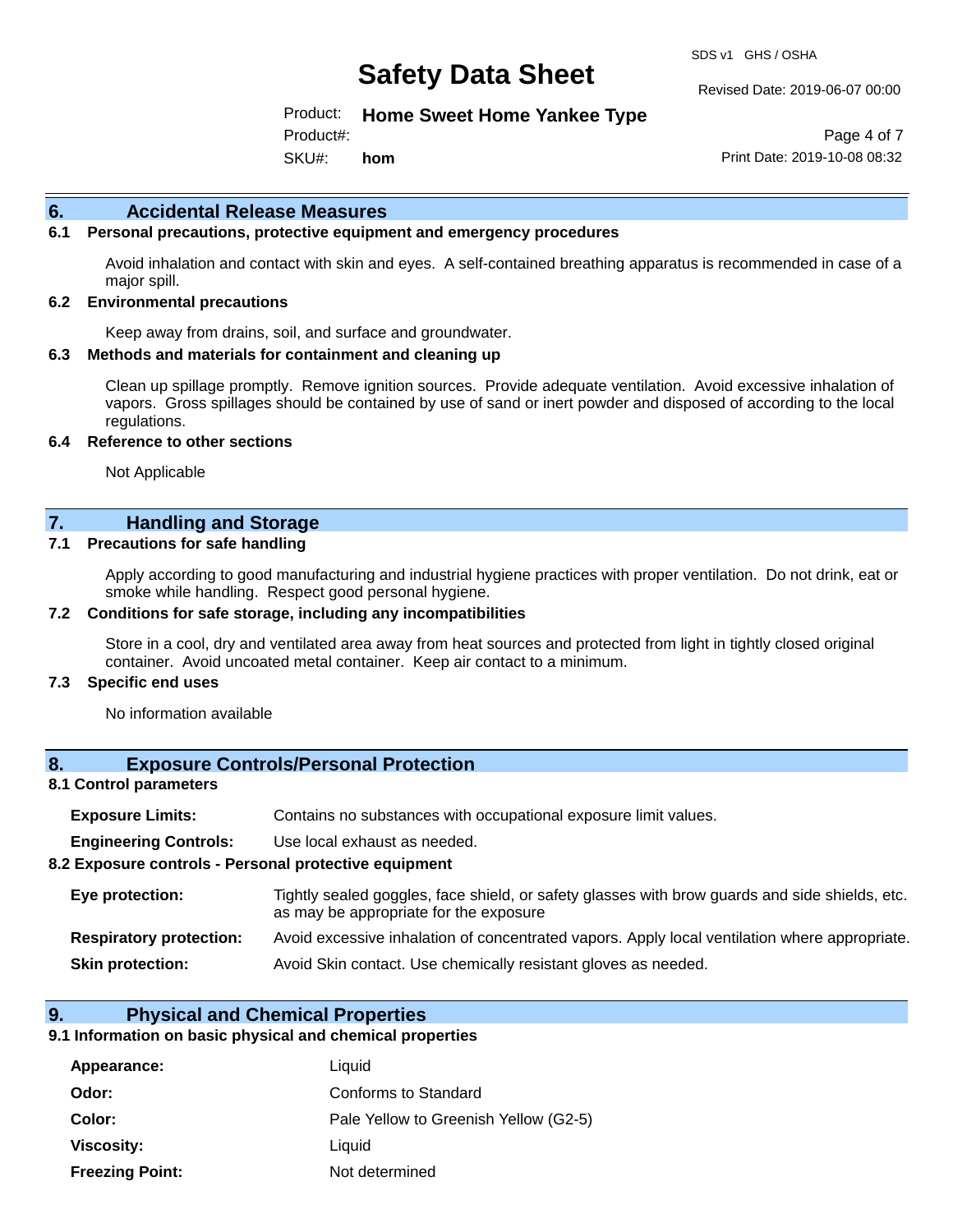## Product: **Home Sweet Home Yankee Type** Product#:

SKU#: **hom**

Page 5 of 7 Print Date: 2019-10-08 08:32

Revised Date: 2019-06-07 00:00

| <b>Boiling Point:</b>        | Not determined     |
|------------------------------|--------------------|
| <b>Melting Point:</b>        | Not determined     |
| <b>Flashpoint (CCCFP):</b>   | $>200$ F (93.33 C) |
| <b>Auto flammability:</b>    | Not determined     |
| <b>Explosive Properties:</b> | None Expected      |
| <b>Oxidizing properties:</b> | None Expected      |
| Vapor Pressure (mmHg@20 C):  | 0.0103             |
| %VOC:                        | 0.01               |
| Specific Gravity @ 25 C:     | 1.0560             |
| Density @ 25 C:              | 1.0530             |
| Refractive Index @ 20 C:     | 1.5530             |
| Soluble in:                  | Oil                |

## **10. Stability and Reactivity**

| 10.1 Reactivity                         | None                                               |
|-----------------------------------------|----------------------------------------------------|
| <b>10.2 Chemical stability</b>          | Stable                                             |
| 10.3 Possibility of hazardous reactions | None known                                         |
| <b>10.4 Conditions to avoid</b>         | None known                                         |
| 10.5 Incompatible materials             | Strong oxidizing agents, strong acids, and alkalis |
| 10.6 Hazardous decomposition products   | None known                                         |

## **11. Toxicological Information**

## **11.1 Toxicological Effects**

Acute Toxicity Estimates (ATEs) based on the individual Ingredient Toxicity Data utilizing the "Additivity Formula"

| Acute toxicity - Oral - (Rat) mg/kg                | (LD50: 1811.5299) Harmful if swallowed                   |
|----------------------------------------------------|----------------------------------------------------------|
| Acute toxicity - Dermal - (Rabbit) mg/kg           | (LD50: 2907.6180) May be harmful in contact with skin    |
| Acute toxicity - Inhalation - (Rat) mg/L/4hr       | (LD50: 54.4025) May be harmful if inhaled                |
| <b>Skin corrosion / irritation</b>                 | May be harmful if inhaled                                |
| Serious eye damage / irritation                    | Causes serious eye irritation                            |
| <b>Respiratory sensitization</b>                   | Not classified - the classification criteria are not met |
| <b>Skin sensitization</b>                          | May cause an allergic skin reaction                      |
| <b>Germ cell mutagenicity</b>                      | Not classified - the classification criteria are not met |
| Carcinogenicity                                    | Not classified - the classification criteria are not met |
| <b>Reproductive toxicity</b>                       | Not classified - the classification criteria are not met |
| Specific target organ toxicity - single exposure   | Not classified - the classification criteria are not met |
| Specific target organ toxicity - repeated exposure | Not classified - the classification criteria are not met |
| <b>Aspiration hazard</b>                           | Not classified - the classification criteria are not met |
|                                                    |                                                          |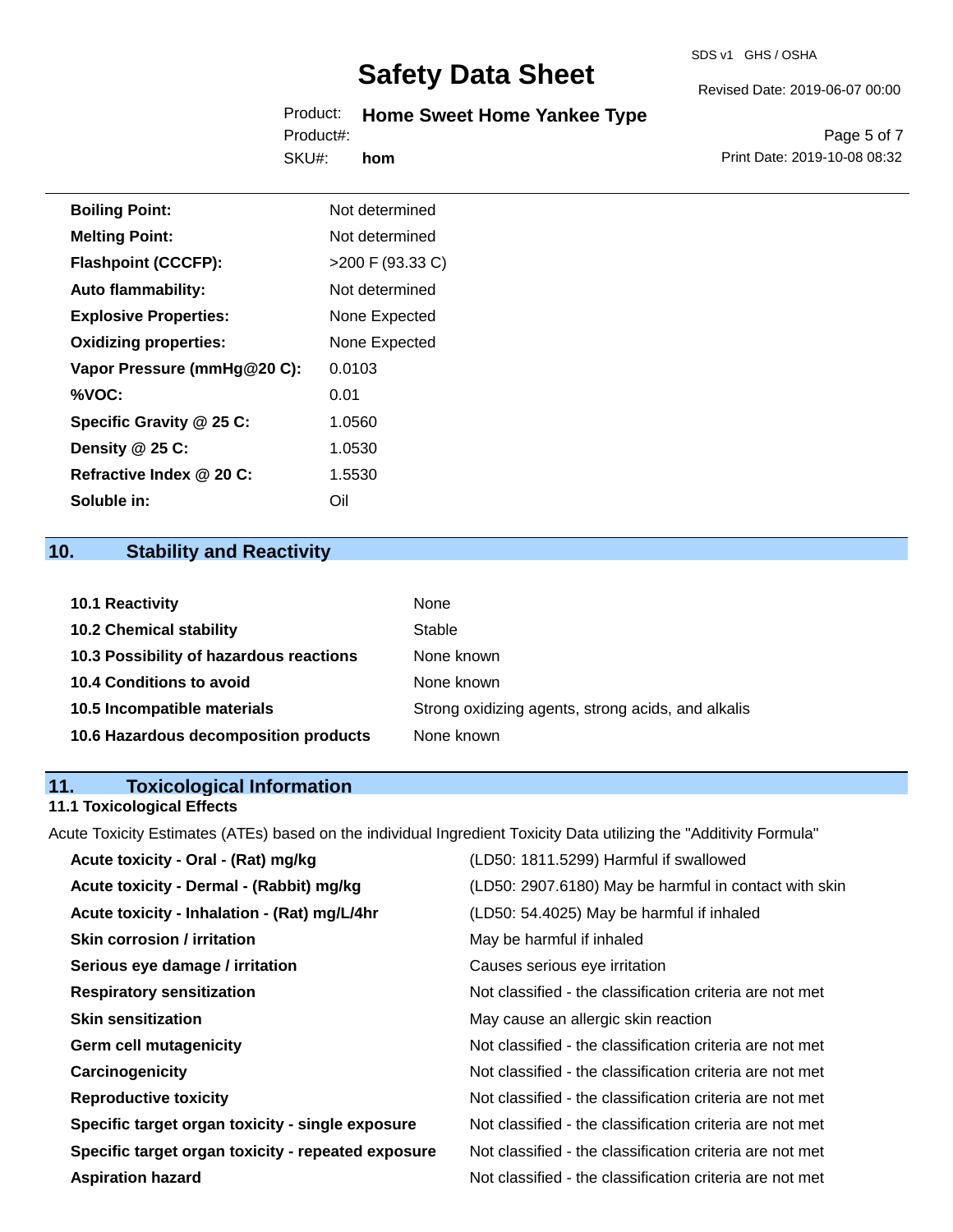SDS v1 GHS / OSHA

Revised Date: 2019-06-07 00:00

Product: **Home Sweet Home Yankee Type**

Product#:

SKU#: **hom**

Page 6 of 7 Print Date: 2019-10-08 08:32

#### **12. Ecological Information 12.1 Toxicity**

| <b>Acute acquatic toxicity</b>     | Very Toxic to aquatic life                      |
|------------------------------------|-------------------------------------------------|
| <b>Chronic acquatic toxicity</b>   | Toxic to aquatic life with long lasting effects |
| <b>Toxicity Data on soil</b>       | no data available                               |
| <b>Toxicity on other organisms</b> | no data available                               |
|                                    |                                                 |
| 12.2 Persistence and degradability | no data available                               |
| 12.3 Bioaccumulative potential     | no data available                               |
| 12.4 Mobility in soil              | no data available                               |
| 12.5 Other adverse effects         | no data available                               |

### **13. Disposal Conditions**

#### **13.1 Waste treatment methods**

Do not allow product to reach sewage systems. Dispose of in accordance with all local and national regulations. Send to a licensed waste management company.The product should not be allowed to enter drains, water courses or the soil. Do not contaminate ponds, waterways or ditches with chemical or used container.

## **14. Transport Information**

| <b>Marine Pollutant</b>                                       | Yes. Ingredient of greatest environmental impact:<br>120-51-4 : (50 - 60 %) : Benzyl Benzoate |                                     |                   |                 |               |  |
|---------------------------------------------------------------|-----------------------------------------------------------------------------------------------|-------------------------------------|-------------------|-----------------|---------------|--|
| <b>Regulator</b>                                              |                                                                                               | <b>Class</b>                        | <b>Pack Group</b> | <b>Sub Risk</b> | UN-nr.        |  |
| U.S. DOT (Non-Bulk)                                           |                                                                                               | Not Regulated - Not Dangerous Goods |                   |                 |               |  |
| <b>Chemicals NOI</b>                                          |                                                                                               |                                     |                   |                 |               |  |
| <b>ADR/RID (International Road/Rail)</b>                      |                                                                                               |                                     |                   |                 |               |  |
| <b>Environmentally Hazardous</b><br>Substance, Liquid, n.o.s. |                                                                                               | 9                                   | Ш                 |                 | UN3082        |  |
| <b>IATA (Air Cargo)</b>                                       |                                                                                               |                                     |                   |                 |               |  |
| <b>Environmentally Hazardous</b><br>Substance, Liquid, n.o.s. |                                                                                               | 9                                   | Ш                 |                 | <b>UN3082</b> |  |
| <b>IMDG (Sea)</b>                                             |                                                                                               |                                     |                   |                 |               |  |
| <b>Environmentally Hazardous</b><br>Substance, Liquid, n.o.s. |                                                                                               | 9                                   | Ш                 |                 | UN3082        |  |

## **15. Regulatory Information**

#### **U.S. Federal Regulations**

**40 CFR(EPCRA, SARA, CERCLA and CAA)** This product contains NO components of concern.

**TSCA (Toxic Substance Control Act)** All components of the substance/mixture are listed or exempt